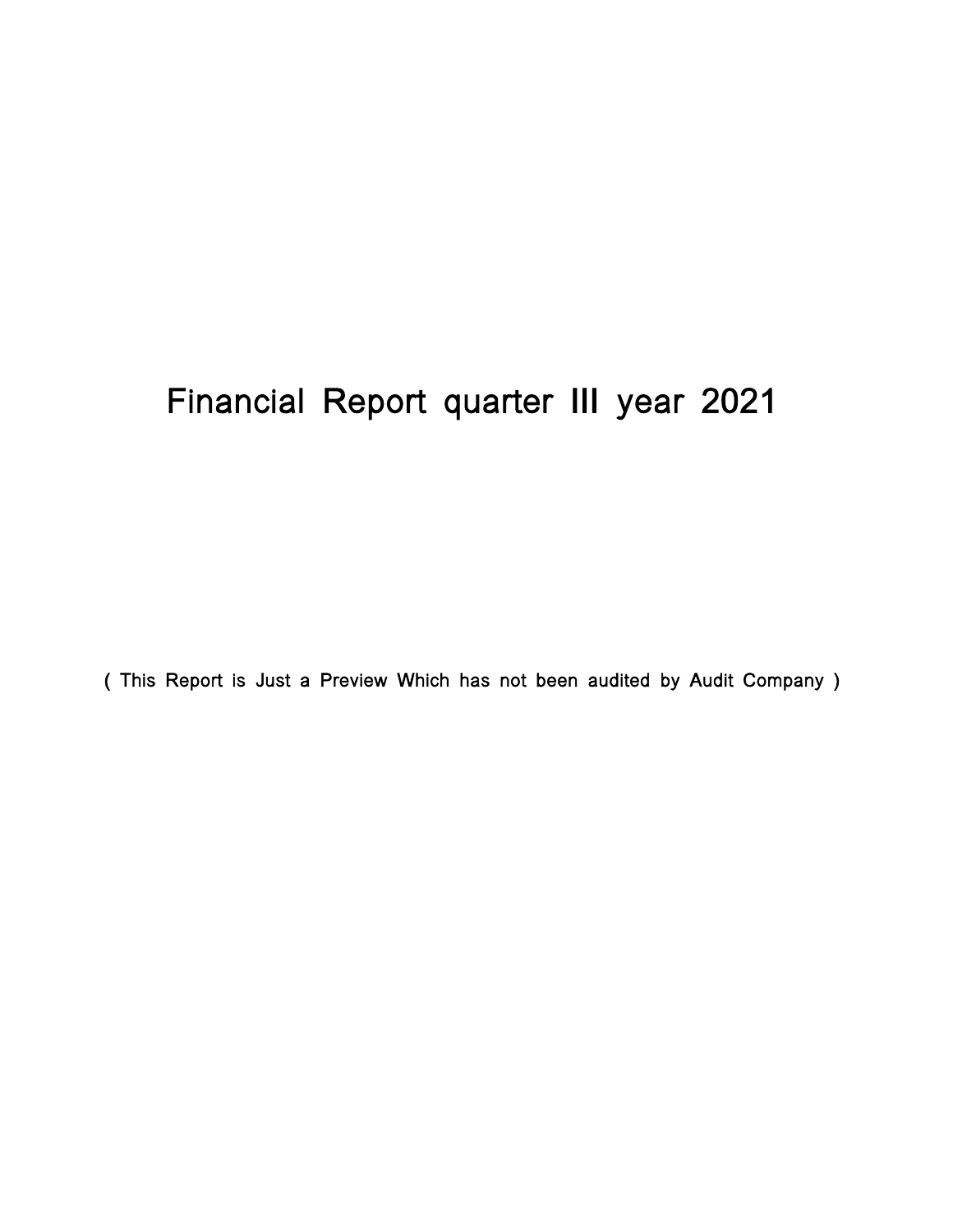### **BALANCE SHEET quarter III year 2021**

|                                                                      |                                                                       | Currency: ALL LAKm |               |              |
|----------------------------------------------------------------------|-----------------------------------------------------------------------|--------------------|---------------|--------------|
| <b>Code</b>                                                          | <b>ASSETS</b>                                                         | <b>Note</b>        | <b>Amount</b> |              |
|                                                                      |                                                                       |                    | $30-Sep-21$   | 30-Jun-21    |
| I                                                                    | Cash and deposits at the central bank                                 |                    | 2,204,590.06  | 2,098,693.31 |
| $\overline{\mathbf{u}}$<br>$\underline{\mathbf{m}}$<br>$\mathbf{IV}$ | 1. Cash and hold it as ca                                             |                    | 988,621.42    | 1,005,864.48 |
|                                                                      | 2. Deposits at banks and financial institutions                       | 1,215,968.64       | 1,092,828.83  |              |
|                                                                      | The loan must be received from another bank and financial institution | 142,891.60         | 174,379.85    |              |
|                                                                      | <b>Stock purchased with resale agreement</b>                          |                    |               |              |
|                                                                      | <b>Investment in securities</b>                                       |                    | 188,710.66    | 183,407.74   |
|                                                                      | 1. Trading securities                                                 |                    | 4,300.00      | 4,300.00     |
|                                                                      | 2. Stocks for sale                                                    |                    |               |              |
|                                                                      | 3. Investment securities                                              |                    | 184,410.66    | 179, 107.74  |
| $\overline{\mathbf{V}}$                                              | Loans and advances to net clients                                     |                    | 6,109,724.10  | 5,424,058.92 |
|                                                                      | Group / A investments, joint ventures and securities                  |                    | 1,187.78      | 1,187.78     |
| ${\bf VI}$                                                           | management activities                                                 |                    |               |              |
| $\underline{\textbf{VII}}$                                           | <b>Leasing - Purchase and lease finance</b>                           |                    |               |              |
| <b>VIII</b>                                                          | <b>Net fixed assets</b>                                               | 268,426.33         | 241,955.07    |              |
|                                                                      | 1. SOC is buying and under construction                               |                    | 8,202.58      | 7,068.82     |
|                                                                      | 2. The NCC does not exist                                             |                    | 160,813.47    | 147,694.46   |
|                                                                      | 3. There is an identity                                               |                    | 89,810.52     | 87,191.79    |
|                                                                      | 4. Leasehold right (NBV)                                              |                    | 9,599.76      |              |
|                                                                      | <b>Registered Capital deposited</b>                                   |                    |               |              |
| $\frac{IX}{X}$                                                       | <b>Other assets</b>                                                   |                    | 564,212.14    | 506,684.66   |
|                                                                      | 1. Interest and other accrued income                                  |                    | 150,790.61    | 111,689.19   |
|                                                                      | 2. Account between head office and branch                             |                    | 2.00          |              |
|                                                                      | 3. Before the delay                                                   |                    |               |              |
|                                                                      | 4. Other                                                              |                    | 413,419.53    | 394,995.47   |
|                                                                      | <b>TOTAL:</b>                                                         | 9,479,742.66       | 8,630,367.36  |              |
|                                                                      |                                                                       |                    |               |              |

June

 Vientiane Capital, Lao P.D.R, Date 05/10/2021  **Prepared Accounting Division Head of Credit Division Internal Audit Division Manager Director** าถาบ จำกิด **DEVELOPMEN BANK** ຫລວ ວິໄລ ສີພະຟອນ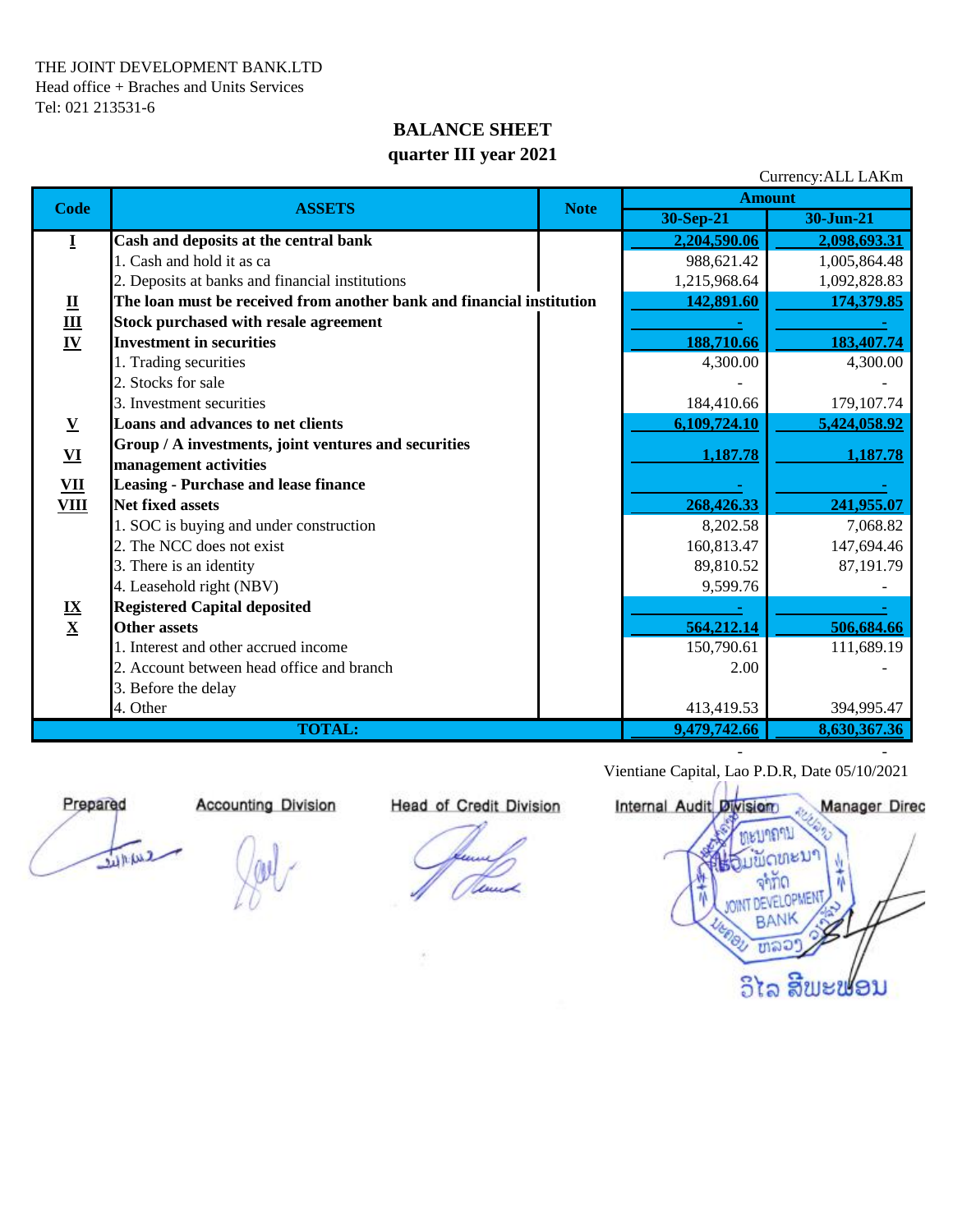THE JOINT DEVELOPMENT BANK.LTD

Head office + Braches and Units Services Tel: 021 213531-6

## **BALANCE SHEET quarter III year 2021**

Currency:ALL LAKm

| <b>Code</b>               |                                                                            | <b>Note</b>  | <b>Amount</b> |               |  |
|---------------------------|----------------------------------------------------------------------------|--------------|---------------|---------------|--|
|                           | <b>LIABILITIES AND CAPILAL</b>                                             |              | 30-Sep-21     | $30 - Jun-21$ |  |
| I                         | The letter must be sent to banks and other financial<br>institutions       |              | 1,071,710.07  | 1,083,734.71  |  |
|                           | 1. Unlimited deposit                                                       |              | 183,750.07    | 183,173.06    |  |
|                           | 2. Loans and other receipts                                                |              | 887,960.00    | 900,561.65    |  |
| $\mathbf{I}$              | This card must be sent to the customer                                     |              | 7,501,033.07  | 6,695,114.34  |  |
|                           | 1. Deposit                                                                 |              | 7,501,033.07  | 6,695,114.04  |  |
|                           | 2. The petition must send other                                            |              |               | 0.30          |  |
| Ш                         | Stocks sold with a repurchase agreement                                    |              |               |               |  |
| $\underline{\mathbf{IV}}$ | The invoice must be delivered originating from a securities deal           |              |               |               |  |
| $\underline{\mathbf{V}}$  | <b>Other debts</b>                                                         |              | 306,090.17    | 296,686.81    |  |
|                           | 1. Interest and other outstanding expenses                                 |              | 254,681.20    | 223,000.75    |  |
|                           | 2. Account between head office and branch (in case of outstanding balance) |              |               | 1,710.19      |  |
|                           | 3. Before the delay                                                        |              |               |               |  |
|                           | 4. Other                                                                   |              | 51,408.97     | 71,975.87     |  |
| VI                        | Capital and holdings are the capital of the Bank                           |              | 600,909.35    | 554,831.47    |  |
|                           | 1. Registered capital                                                      |              | 404,666.10    | 404,666.10    |  |
|                           | 2. Share value increase                                                    |              | (30,757.05)   | (30,757.05)   |  |
|                           | 3. Reserve by law                                                          |              | 15,564.88     | 15,564.88     |  |
|                           | 4. Bank expansion business                                                 |              |               |               |  |
|                           | 5. Other reserves                                                          |              | 5,994.32      | 5,994.32      |  |
|                           | 6. Mistakes from new valuation                                             |              | 94,029.78     | 94,029.78     |  |
|                           | 7. Provision for provisions                                                |              | 30,386.27     | 27,098.91     |  |
|                           | 8. Retained earnings                                                       |              | 6.37          | 378.17        |  |
|                           | 9. Result in instance of appoval                                           |              |               |               |  |
|                           | 10. Results of the year                                                    |              | 81,018.68     | 37,856.36     |  |
|                           | 11. Subsidies and funds allocated by the state                             |              |               |               |  |
|                           | 12. This card must be sent as a backup                                     |              |               |               |  |
|                           | <b>TOTAL:</b>                                                              | 9,479,742.66 | 8,630,367.36  |               |  |

two

 Vientiane Capital, Lao P.D.R, Date 05/10/2021  **Prepared Accounting Division Head of Credit Division Internal Audit Division Manager Director ALLIANTIL** CUIL จากด ELOPMEN **BANK** ms ວິໄລ ສີພະຟອນ

 **- -**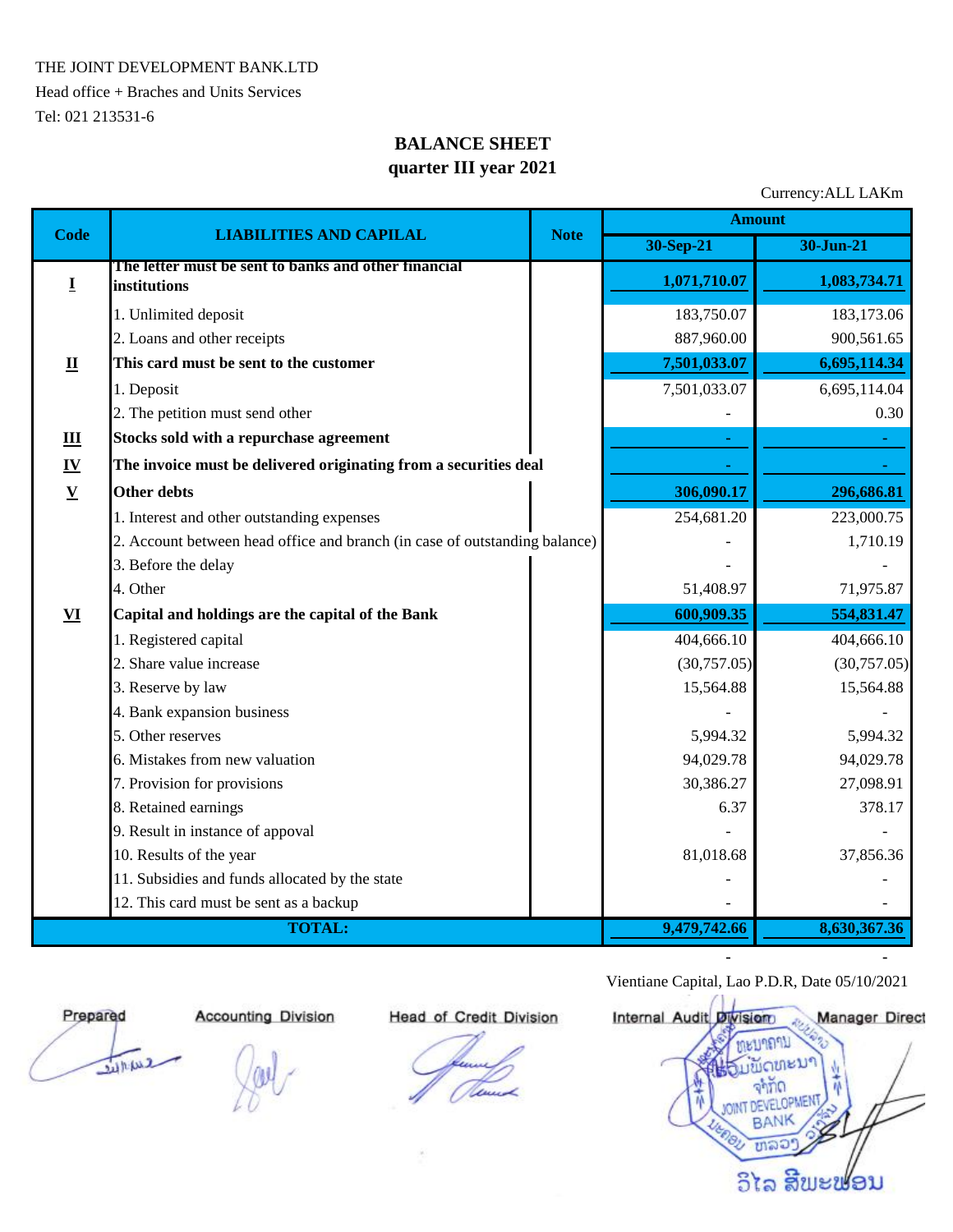#### THE JOINT DEVELOPMENT BANK.LTD

Head office + Braches and Units Services Tel: 021 213531-6

#### **INCOME STATEMENT**

#### **quarter III year 2021**

Currency:ALL LAKm **30-Sep-21 30-Jun-21 A OPERATING INCOME AND EXPENSES 1 Interest and similar income** 361,912.57 **361,912.57** 228,872.45 1.1 Interest and similar income from interbanks 1,110.14 1,110.14 883.72 1.2 Interest and similar income from customers 355,245.84 222,469.92 1.3 Interest from Securities sold under repurchase agreement 3,914.28 3,914.28 3,064.54 1.4 Interest from Securities for Sales landing 1,642.31 2,454.27 1.5 Other interest and similar income **2** Interest and similar expense (273,245.39) (174,241.98) 2.1 Interest and similar expense for interbanks (23,826.86) (15,160.06) (15,160.06) 2.2 Interest and similar expense for customers (249,418.53) (159,081.92) 2.3 Interest on Securities sold under repurchase agreement 2.4 Interest nd similar of Certificate Borrowing 2.5 Other interest and similar income  $\overline{a}$ **3 Net gain/(loss) from trading gold and other precious metals I NET INTEREST AND SIMILAR INCOME 88,667.18 <b>88,667.18** 54,630.47 4 Income from Leasing 446.81 5 Expenses on Leasing 6 Revenue from operating lease 7 Expenses on ordinary Lease 8 Income from Securities for Sales Pee and commission income 108,255.65 63,864.81 10 Fee and commission expense  $(9,918.37)$   $(5,822.47)$ 11 Net gain/(loss) from Revaluated trading Securities 12 Net gain/(loss) from Securities for sales 13 Net gain/(loss) from dealing in foreign currencies 16,197.31 4,525.96 14 Net gain/(loss) from Conditional Instruments for Interesr Rate **II NET OPERATING INCOME** (1+3+..14) 203,930.61 **203,930.61** 117,645.58 **B OTHER INCOME AND EXPENSES** 15 Other operating income 228,864.60 143,001.09 **16 Administration expenses (72,193.47) (50,509.26)** 16.1 Payroll and other staff costs (34,041.43) (22,451.08) 16.2 Other administrative expenses (38,152.04) (28,058.18) **17 Depreciation and amortization charges** (20,119.82) (12,765.52) (12,765.52) **18 Other operating expenses** (239,363.67) (150,472.69) **19 191.72 Net specific provision charges/reversal for loans to customers** 155.10 **191.72 Amount Code Item Note**

- 19.1 Specific provision expenses for loans to customers (11,274.52) (7,837.87)
- 19.2 Reversal of specific provision for loans to customers 11,429.62 8,029.59
- $20$  Net gain/(loss) from selling Financial Asset
- **III Net INCOME AND EXPENSES** (70,554.66)
- **IV TOTAL PROFIT BEFORE TAX 101,273.35 47,090.92**
- 21 Current enterprise income tax (20,254.67) (9,234.56)
- **V. PROFIT AFTER TAX** 81,018.68 **81,018.68** 37,856.36